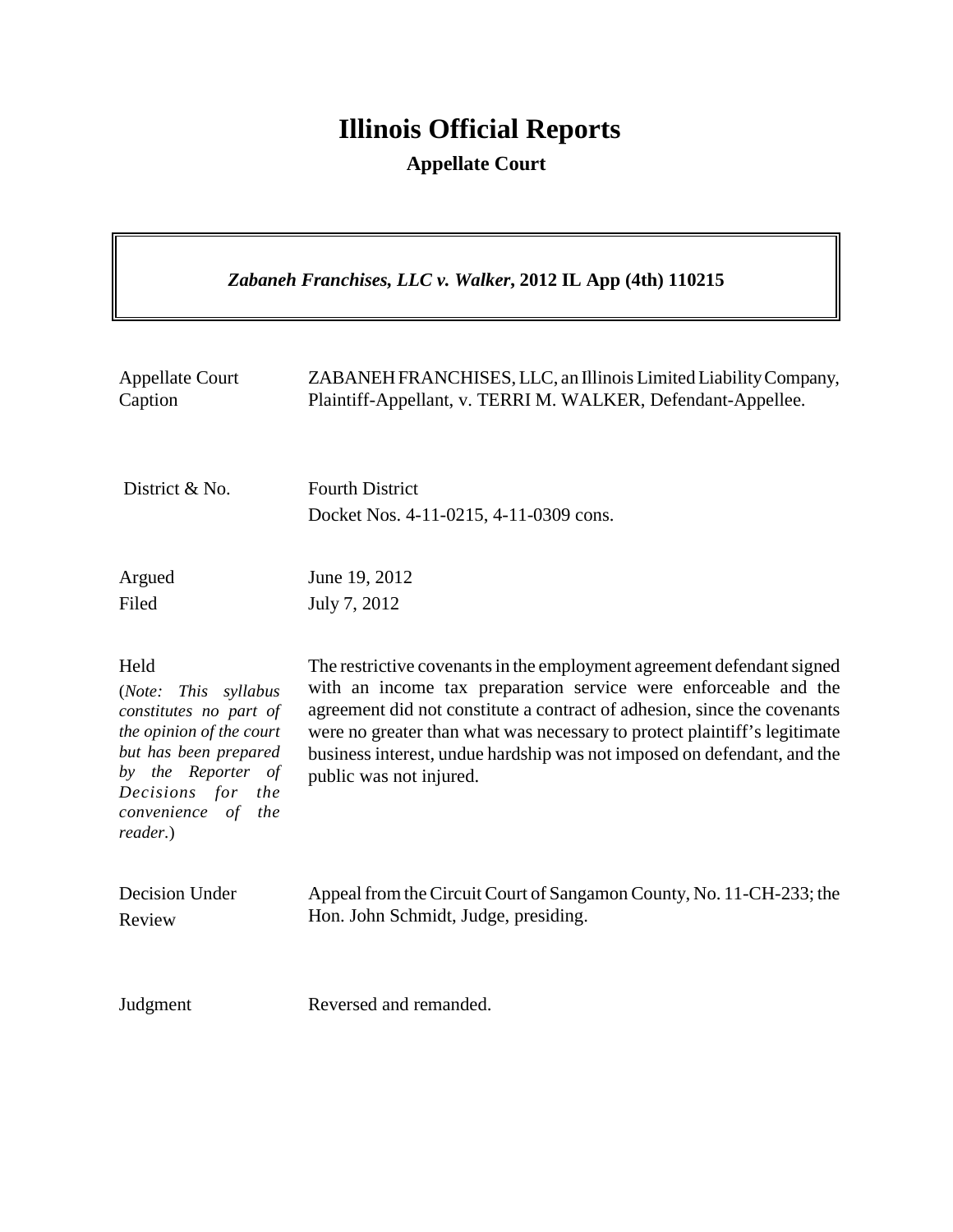| Counsel on<br>Appeal | Andrew O. Mays (argued), of Mays, Walden & Anastas, P.C., of Quincy,<br>for appellant.                                                    |
|----------------------|-------------------------------------------------------------------------------------------------------------------------------------------|
|                      | Patrick James Smith (argued), of Delano Law Offices, LLC, of<br>Springfield, for appellee.                                                |
| Panel                | JUSTICE APPLETON delivered the judgment of the court, with opinion.<br>Justices Steigmann and Cook concurred in the judgment and opinion. |

### **OPINION**

- ¶ 1 Plaintiff, Zabaneh Franchises, LLC, appeals from the circuit court's order dismissing the case with prejudice because plaintiff had failed to prove it would likely succeed on the merits of its complaint in enforcing the restrictive covenants contained in an employment agreement (Agreement) signed by defendant Terri M. Walker. The court entered an oral judgment on February 23, 2011, at the conclusion of the hearing on plaintiff's motion for a temporary restraining order (TRO). Plaintiff appealed the court's oral judgment. This court docketed the appeal as case No. 4-11-0215.
- ¶ 2 The circuit court subsequently entered a written judgment consistent with its oral pronouncement. Plaintiff appealed from the court's written judgment as well. This court docketed plaintiff's subsequent appeal as case No. 4-11-0309. We consolidated the appeals and now reverse and remand for further proceedings.

## ¶ 3 I. BACKGROUND

- ¶ 4 Plaintiff, which has its principal place of business in Quincy, is a firm providing incometax-form preparation services. In July 2010, plaintiff purchased the franchise of H&R Block, Inc., in Springfield, including all interest in the employment and noncompetition agreements with H&R Block's employees, of which defendant was one. Defendant had signed an employment agreement with H&R Block in November 2009, as she had done every year since 2003, and agreed to work during "tax season," or January 2, 2010, through April 15, 2010. The Agreement included an "assignability" clause, wherein defendant agreed that the noncompetition and nonsolicitation covenants would survive the termination of the Agreement and that H&R Block could assign the contract "without notice to, consent by, or approval by" defendant. Plaintiff alleged in its complaint that defendant, within a fewmonths of leaving the firm in April 2010, started her own tax-preparation business, solicited clients, and hired employees of H&R Block in violation of the employment agreement.
- ¶ 5 In February 2011, plaintiff filed its complaint for injunctive relief, wherein it sought a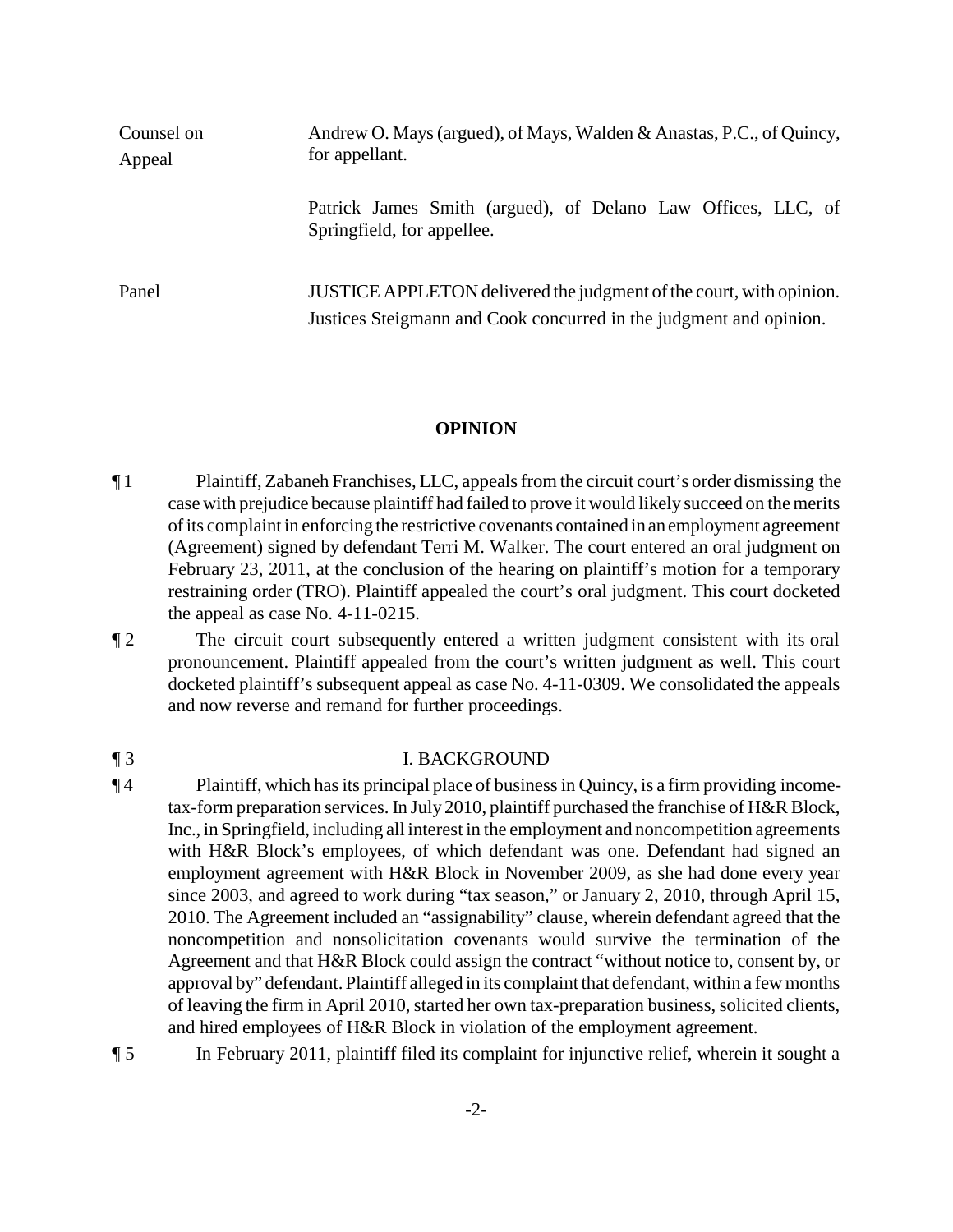permanent injunction, a preliminary injunction, and a TRO. Plaintiff also filed a separate motion for a TRO and preliminary injunction. Defendant filed a motion to dismiss, denying that she had entered into an employment agreement with plaintiff or was ever employed by plaintiff. (There was no allegation in the original complaint explaining the relationship between plaintiff and H&R Block.)

¶ 6 On February 23, 2011, the circuit court conducted a hearing on plaintiff's motion for temporary relief. We have no record of that hearing: no transcript, bystander's report (Ill. S. Ct. R. 323(c) (eff. Dec. 13, 2005)), or agreed statement of facts (Ill. S. Ct. R. 323(d) (eff. Dec. 13, 2005)). According to the docket entry, the following occurred:

> "Matter called for hearing. Present the plaintiff by attorney Andrew Mays. Present the defendant Terri Walker with attorney Patrick Smith of Delano Law Office. Defendant's motion to dismiss denied, plaintiff's motion to file amended complaint allowed. Matter now called for hearing on the TRO. Plaintiff's motion for a TRO denied, see written order. Copy of this docket to all parties of record."

Five days after the hearing, plaintiff filed a first amended complaint, adding the allegation that plaintiff had purchased the H&R Block franchise in July 2010.

¶ 7 On March 9, 2011, plaintiff filed a notice of appeal (without citing a rule governing the appeal), indicating it was appealing the oral judgment entered on February 23, 2011, "denying motion for injunction and dismissing the case." On March 18, 2011, plaintiff intended to file a motion to correct the circuit court's docket entry, but the motion was received by the Sangamon County State's Attorney's office and not filed with the circuit clerk until March 23, 2011. Nevertheless, plaintiff's motion requested the docket entry dated February 23, 2011, be amended to "accurately reflect the ruling of the court" by stating that the court had dismissed the lawsuit because the underlying contract was "not enforceable." Plaintiff also asserted that "[t]his was to be a 'final and appealable order.' "

¶ 8 On March 23, 2011, plaintiff filed with the circuit court a motion to voluntarily dismiss appeal No. 4-11-0215 pursuant to Illinois Supreme Court Rule 309 (eff. Feb. 1, 1981). No action was taken on this motion and the appeal remained pending. Also on March 23, 2011, the circuit court entered a written order as follows:

> "Plaintiff is an H&R Block franchise in the business of preparing tax returns. Defendant is a former employee of the franchise. As a condition of her employment[,] she was required to enter into a contract whereby she agreed that[,] upon termination of her employment[,] to not engage in the business of tax preparer for a period of 2 years. Plaintiff's exhibit A. Plaintiff believed the defendant was doing tax returns under a new business name. Plaintiff brought this motion for a temporary restraining order claiming defendant was in violation of her contract and requested this court to enforce the contract, enter an order prohibiting her from soliciting business from any former or current H&R Block customers.

> A temporary restraining order is an extraordinary measure and should be granted with caution. A party is entitled to a temporary restraining order where they show a clear ascertainable right that needs protection, will suffer irreparable harm without relief, has no other adequate remedy at law, and is likely to succeed on the merits. *Prairie Eye*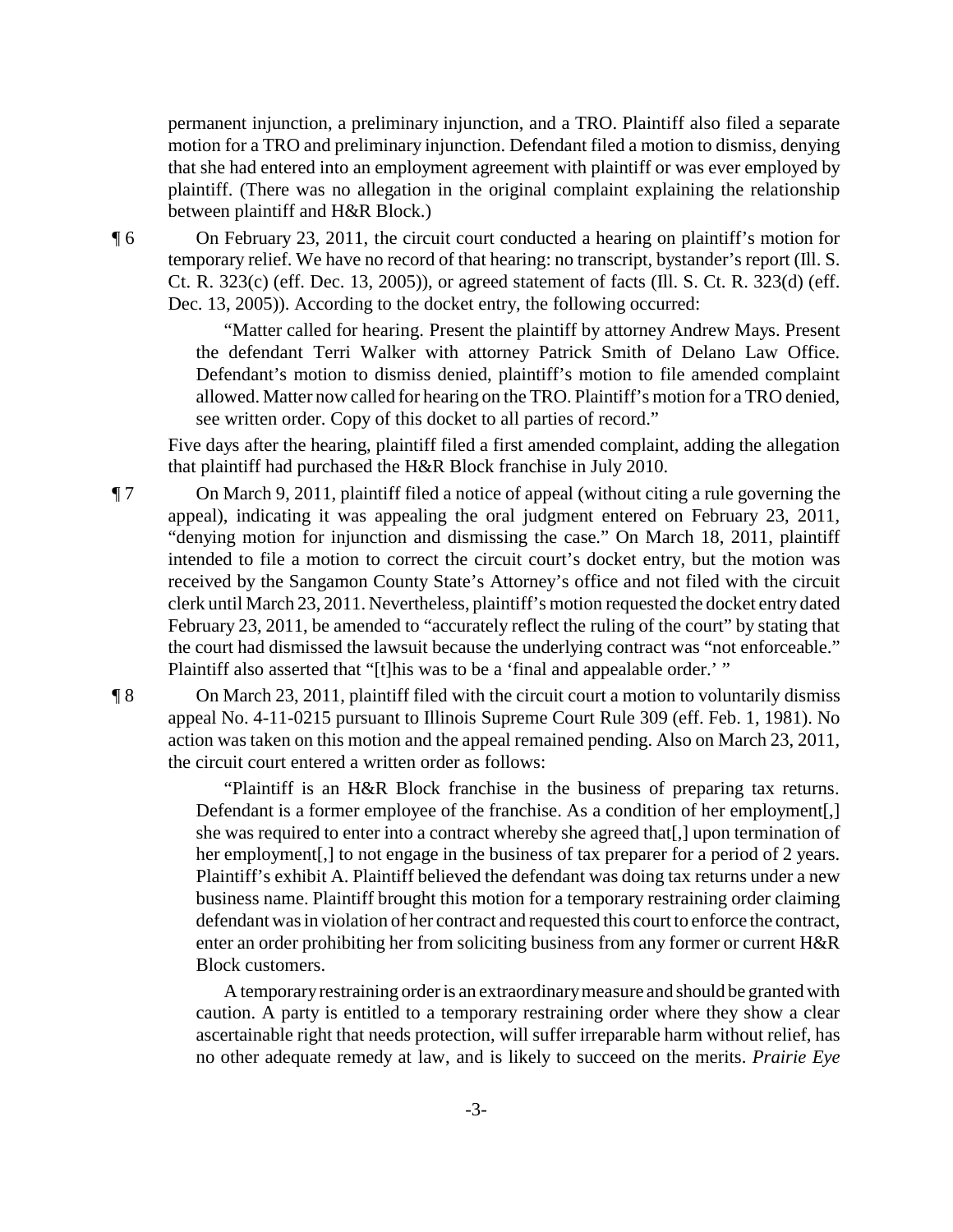*Center v. Butler*, 305 Ill. App. 3d 442 (4th Dist. 1999)[.] Finally, the court must balance the equities in granting the injunction against the consequences of not granting the injunction. All the elements must be proven for the plaintiff to succeed.

The plaintiff failed to prove he was likely to succeed on the merits. While the plaintiff only had to raise a fair question to succeed on the merits[,] he completely failed to do so in this cause. The plaintiff relied on the contract he entered into with the defendant as proof of success on the merits. The contract, by plaintiff's counsel's own admission, is a contract of adhesion. The defendant was told to sign the contract if she wanted employment with the plaintiff. There was no negotiation between the parties as to the terms contained in the contract. There was no negotiation as to the amount the defendant would be paid. Again, sign the contract with all the terms or no work for H  $\&$ R Block. In sum[,] there was no meeting of the minds. As such, the plaintiff was unsuccessful in proving a likelihood of success on the merits.

Wherefore[,] the plaintiff's motion for a temporary restraining order is denied."

The circuit court also granted plaintiff's motion for a corrected docket entry, finding as follows: "Order dated [March 23, 2011,] is a corrected docket entry for [February 23, 2011]. See written order."

- ¶ 9 On April 11, 2011, plaintiff filed its second notice of appeal (case No. 4-11-0309), indicating it was appealing the order filed on March 23, 2011, "denying motion for injunction and dismissing the case." After our review of the record, we determined there was no appealable order in this case. We remanded for the filing of such order. *Zabaneh Franchises, LLC v. Walker*, Nos. 4-11-0215, 4-11-0309 (Nov. 4, 2011) (remand order).
- ¶ 10 On January 12, 2012, the trial court entered a written order dismissing the case with prejudice. Upon receipt of the final order, we consolidated the appeals for purposes of review.
- **Text** 11 II. ANALYSIS
- ¶ 12 Plaintiff presents two issues for this court's review: (1) whether the trial court erred in dismissing the verified complaint with prejudice; and (2) whether the court erred in denying plaintiff's motion for a preliminary injunction. Plaintiff insists the covenants in the Agreement are reasonable and enforceable and, therefore, the trial court erred in concluding that plaintiff was unlikely to succeed on the merits. In contrast, defendant contends the contract terms are "unconscionable" and "overreaching," insisting that an agreement to work for 104 days does not support a restrictive covenant of one and two years, as the Agreement provides.
- ¶ 13 We review a trial court's dismissal of a complaint *de novo*. *Kedzie & 103rd Currency Exchange, Inc. v. Hodge*, 156 Ill. 2d 112, 116 (1993). As defendant notes, the court's dismissal was not based on the sufficiency of the complaint but, instead, was based on the court's belief that the underlying contract was unenforceable. We aremindful of the principle that a complaint should not be dismissed unless it is clear that no set of facts can be proved which would entitle plaintiff to relief. *Canel v. Topinka*, 212 Ill. 2d 311, 318 (2004).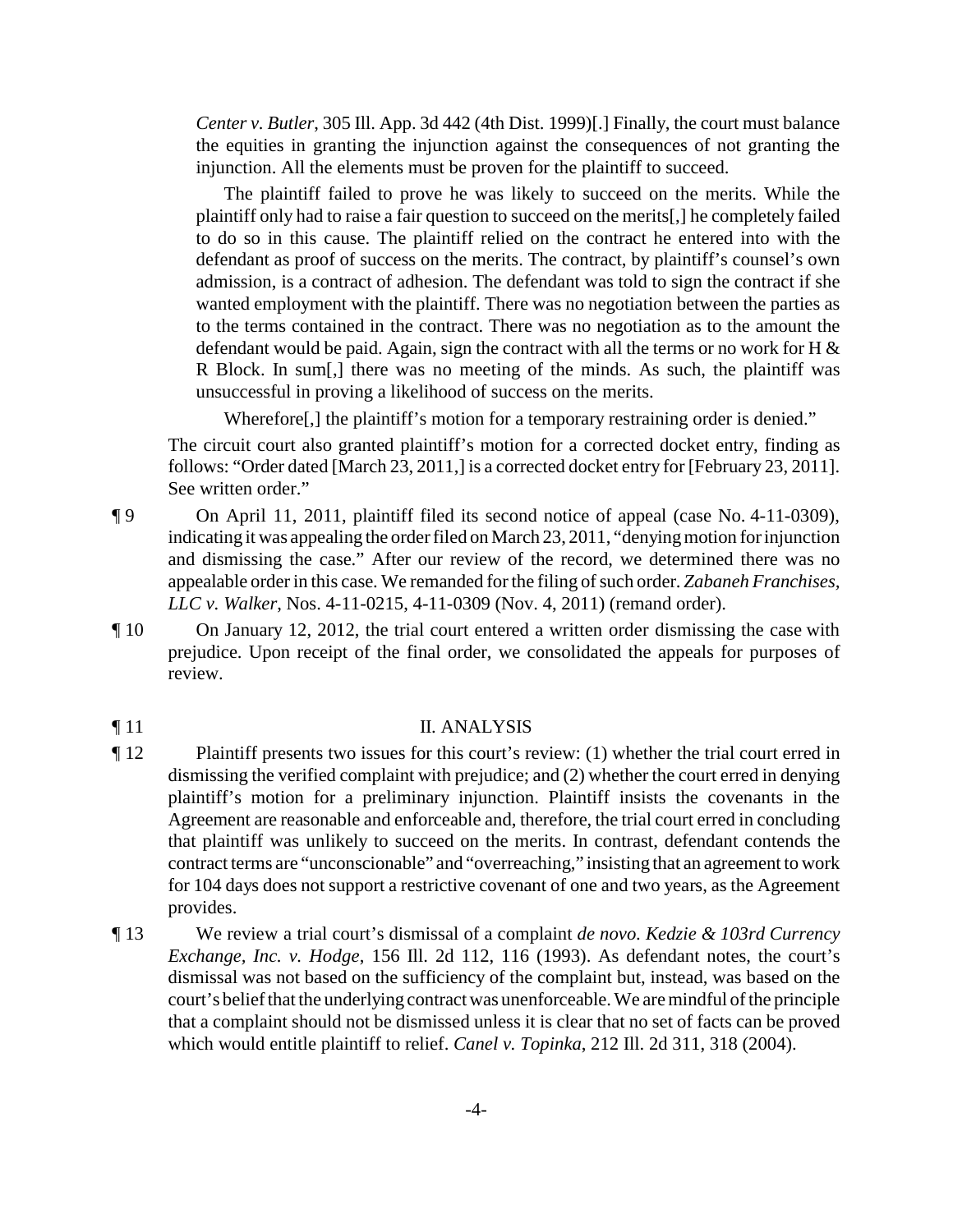- ¶ 14 In this appeal, for the first time, plaintiff attempts to rely on Missouri law to support its position that the restrictive covenants are enforceable. Plaintiff asserts that the employment agreement contains a choice-of-law provision, in which the parties agreed to be governed by the law of the State of Missouri. However, because plaintiff filed a lengthy memorandum of law in support of its motion for a TRO and preliminary injunction in the circuit court, extensively citing and relying only upon authority from Illinois, we find plaintiff has waived its right to rely on the choice-of-law provision set forth in the Agreement. See *Ellman v. Ianni*, 21 Ill. App. 2d 353, 361 (1959) ("a condition or provision of the contract may, generally, be waived by the party thereto who is entitled to receive the benefit of the condition").
- ¶ 15 Contrary to plaintiff's assertion in its reply brief, plaintiff cited Illinois cases not only in support of the "procedural," preliminary-injunction argument, but also in support of the "substantive issues" relating to the enforceability of the covenants. We note that, although plaintiff cites Missouri cases as authority, it concedes that the choice-of-law provision in the Agreement is "of little consequence" in this case because Illinois and Missouri law are "essentially the same with respect to the enforcement of a non-compete agreement." See *Townsend v. Sears, Roebuck & Co.*, 227 Ill. 2d 147, 155 (2007) ("A choice-of-law determination is required only when a difference in law will make a difference in the outcome."). Nevertheless, to the extent there is a conflict between the law of the two states, because we find plaintiff abandoned the choice-of-law provision, we disregard plaintiff's citations to Missouri authority and we rely solely on Illinois law.

¶ 16 The Agreement at issue in this case contains the following provisions:

#### "**10. Post-Termination Covenants.**

a) Associate covenants that for two (2) years following the cessation of Associate's employment hereunder for any reason (the 'Restricted Period'), Associate shall not directly or indirectly:

(1) Provide any of the following services to anyCompany Client: (i) preparation of tax returns; (ii) electronic filing of file [*sic*] tax returns; or (iii) any Alternative Products or Services;

\* \* \*

#### **11. Nonsolicitation of Employees.**

Associate covenants that during Associate's employment hereunder and for one (1) year following the cessation of such employment for any reason, Associate shall not, directly or indirectly, solicit or hire Company Employees to work in any business that provides any product or services in competition with the Company."

A "Company Client" is defined as "every person or entity whose federal or state tax return was prepared or electronically transmitted by Associate \*\*\* during the term of this Agreement or during any period of time in which Associate was employed by the company or an affiliate during the twelve (12) months immediately preceding the effective date of this Agreement."

¶ 17 The primary goal of interpreting a contract is to give effect to the intent of the parties. *Air*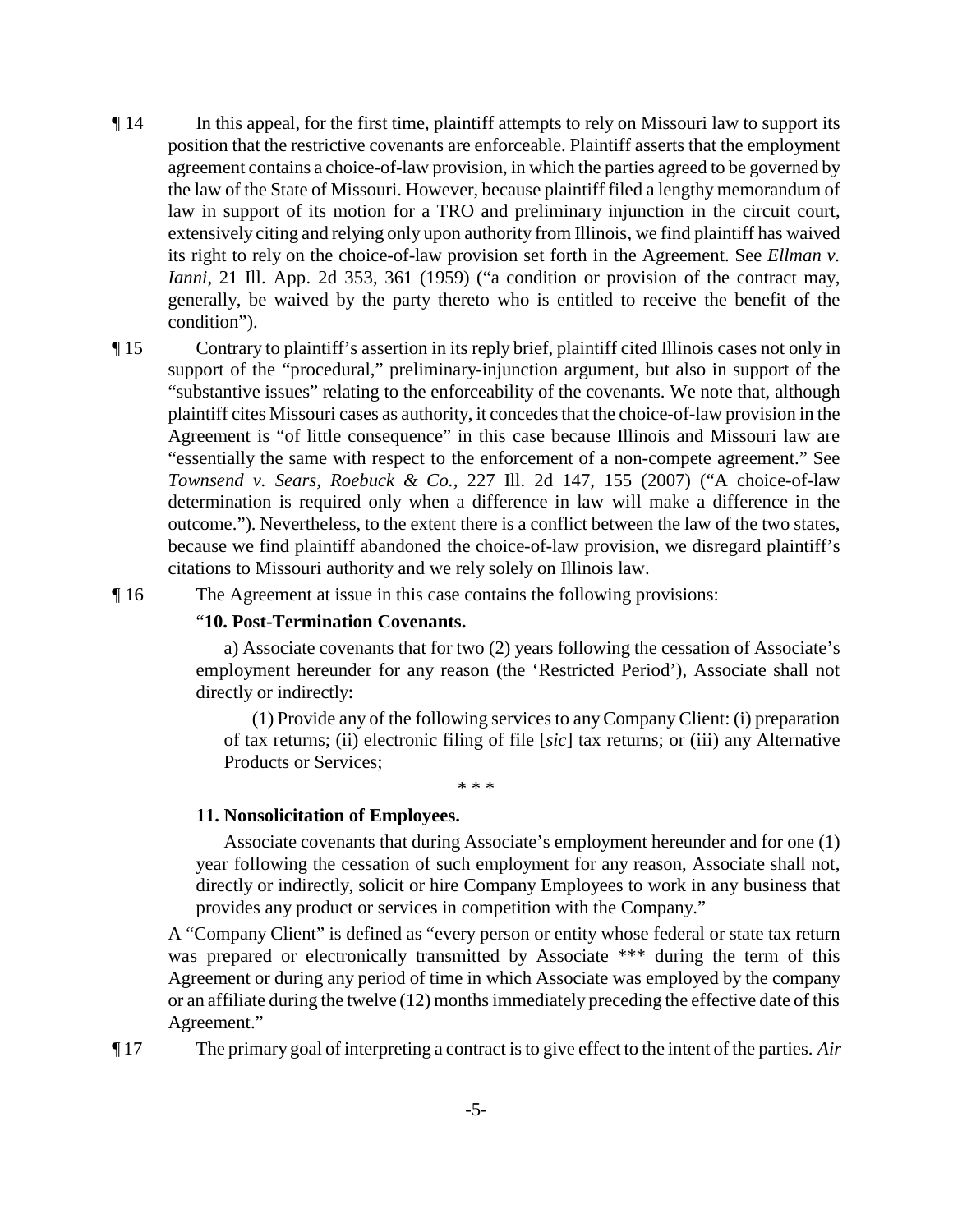*Safety, Inc. v. Teachers Realty Corp.*, 185 Ill. 2d 457, 462 (1999). Generally, in determining whether restrictive covenants are enforceable as a matter of law, courts look to the relationship and status of the contracting parties.

"Illinois courts favor fair competition in business and do not encourage restraints of trade; therefore, restrictive covenants are closely scrutinized. [Citation.] Valid consideration, on the part of both parties, is one of the essential requirements for the formation of a contract; an executory contract without consideration is unenforceable either at law or in equity. [Citation.] Continued employment for a substantial period, however, is sufficient consideration to support an employment agreement." *Agrimerica, Inc. v. Mathes*, 199 Ill. App. 3d 435, 441-42 (1990).

¶ 18 Plaintiff admits that the Agreement is a contract of adhesion but claims such a characteristic does not affect the enforceability of the terms in this employment agreement. Our supreme court recently addressed the proper standard in analyzing the enforceability of restrictive covenants in an employment agreement. *Reliable Fire Equipment Co. v. Arrendondo*, 2011 IL 111871, ¶¶ 16-18. Prior to *Reliable Fire*, courts sometimes applied the analytical structure of the legitimate-business-interest test (LBItest) rather than concentrating on the reasonableness of limitations. The LBI test as utilized by the appellate court for the past 30-plus years developed into the *sine qua non* to determine the enforceability of a covenant not to compete. *Reliable Fire*, 2011 IL 111871, ¶ 38. The LBI test held that an employer had a protectible interest that could be safeguarded bya restrictive covenant in only two circumstances: (1) where the employee acquired confidential information from the employer during his or her tenure, or (2) where the employer had near-permanent customer relationships. *Nationwide Advertising Service, Inc. v. Kolar*, 28 Ill. App. 3d 671, 673 (1975). As part of the second factor of the LBI test, a seven-factor subtest emerged, which provided factors that a court could analyze to determine whether the employer possessed a nearpermanent relationship with its customers. See, *e.g.*, *Hanchett Paper Co. v. Melchiorre*, 341 Ill. App. 3d 345, 352 (2003). It is this rigid, factor-driven structure that our supreme court rejected in *Reliable Fire*.

¶ 19 Instead, the court held that the enforceability of a restrictive covenant should be determined under the "three-dimensional rule of reason," which provides as follows:

> "A restrictive covenant, assuming it is ancillary to a valid employment relationship, is reasonable only if the covenant: (1) is no greater than is required for the protection of a legitimate business interest of the employer-promisee, (2) does not impose undue hardship on the employee-promisor, and (3) is not injurious to the public." *Reliable Fire*, 2011 IL 111871, ¶ 17.

¶ 20 The supreme court also overruled this court's decision in *Sunbelt Rentals, Inc. v. Ehlers*, 394 Ill. App. 3d 421, 431 (2009), which held that courts should evaluate only the time-andterritory restrictions contained in restrictive covenants. The supreme court disagreed, finding that the employer should still be required to demonstrate a protectible interest. *Reliable Fire*, 2011 IL 111871, ¶ 29. After overruling *Sunbelt*, the supreme court went on to hold:

> "The common law, based on reason and experience, has recognized several factors and subfactors within the component of the promisee's legitimate business interest.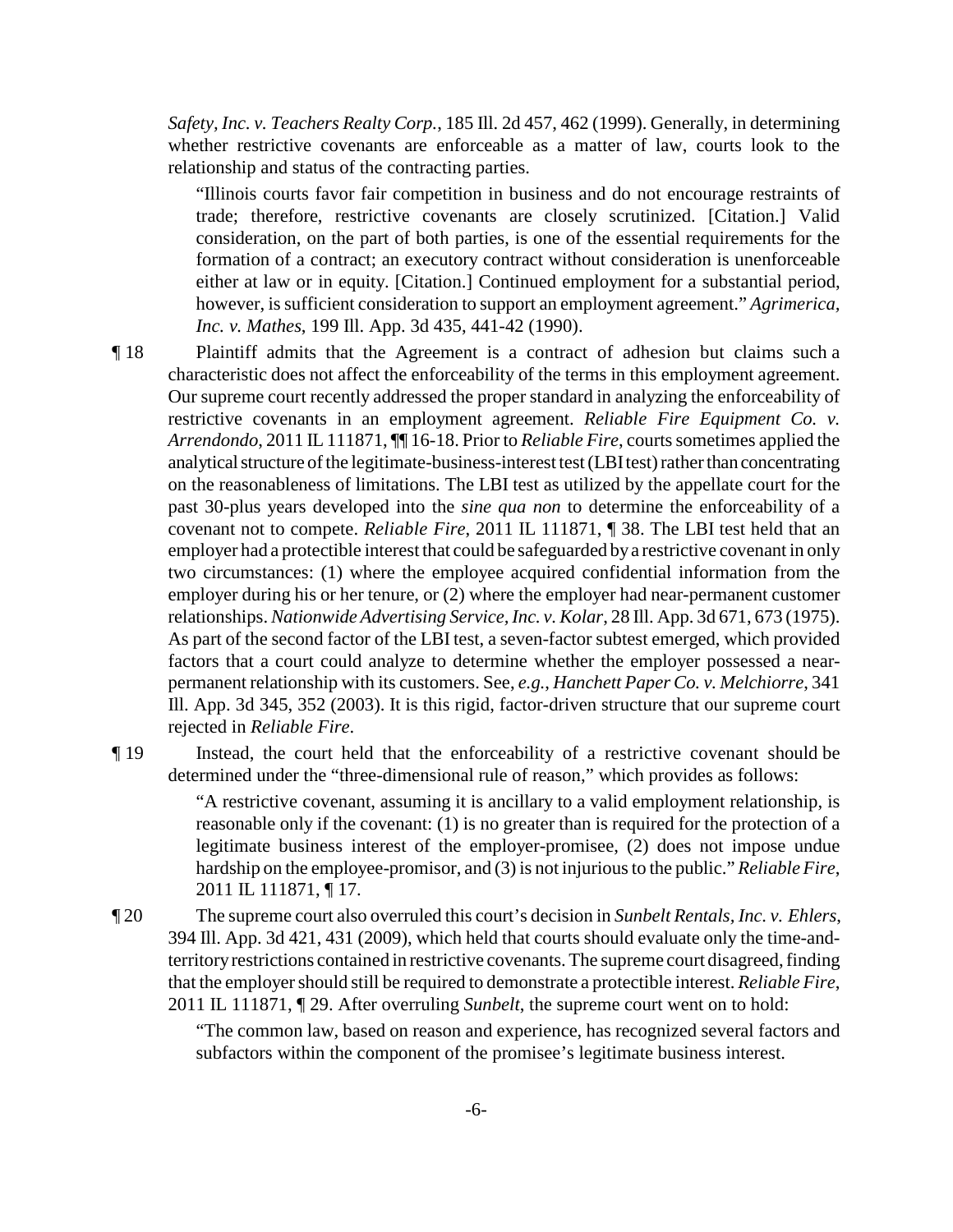However, we hold that such factors are only nonconclusive aids in determining the promisee's legitimate business interest, which in turn is but one component in the threeprong rule of reason, grounded in the totality of the circumstances. \*\*\* We expressly observe that appellate court precedent for the past three decades remains intact, but only as nonconclusive examples of applying the promisee's legitimate business interest, as a component of the three-prong rule of reason, and not as establishing inflexible rules beyond the general and established three-prong rule of reason." *Reliable Fire*, 2011 IL 111871, ¶¶ 41-42.

Though *Reliable Fire* was decided after the trial court's judgment was entered in this case, we find the analysis should be applied retroactively because the case did not establish a new principle of law but merely further explained the law in this area. See *Tosado v. Miller*, 188 Ill. 2d 186, 197 (1999).

¶ 21 Applying the totality of the circumstances as specified in *Reliable Fire*, we determine the reasonableness of the restrictive terms set forth in the Agreement in light of the competing interests between the unfair restraint of the employee's trade and the employer's interest in protecting proprietaryinformation. The noncompetition covenants in the Agreement prohibit defendant, for two years after the cessation of employment, from preparing tax returns for "anyCompanyClient." As defined in the Agreement, a "CompanyClient" is limited to those individuals who had their tax return prepared by defendant herself. This covenant does not prohibit defendant from preparing taxes or providing related services to the general public, or to plaintiff's or H&R Block's clients generally. She is only prohibited from serving those clients she serviced while employed by plaintiff. This limited restriction reasonably balances defendant's right to earn a living with plaintiff's right to protect its customer relationships and its investment in developing defendant's skills.

- ¶ 22 There does not seem to be a restriction on the geographical scope of the covenants in the Agreement; however, we find such a restriction unnecessary due to the restriction regarding the limited prohibited customer base. Because the Agreement identifies which customers are considered off-limits to defendant for two years, a prohibited geographical area is unnecessary. The Agreement only prohibits defendant from servicing H&R Block's clients whom she serviced while employed at H&R Block or employed by plaintiff. Further, the less-restrictive covenant of prohibiting defendant from hiringH&R Block employees for one year is likewise reasonable.
- ¶ 23 We find the limited restrictions, in terms of the prohibited activity and duration, in context of the totality of the circumstances, are reasonable and enforceable and sufficient to protect plaintiff's business interest. See *Reliable Fire*, 2011 IL 111871, ¶ 43 ("[W]hether a legitimate business interest exists is based on the totality of the facts and circumstances of the individual case. Factors to be considered in this analysis include, but are not limited to, the near-permanence of customer relationships, the employee's acquisition of confidential information through his employment, and time and place restrictions. No factor carries any more weight than any other, but rather its importance will depend on the specific facts and circumstances of the individual case."). In this case, the most important factor is the limited nature of the type of restrictions set forth in the Agreement. The restrictive covenants (1) are no greater than are required to protect plaintiff's legitimate business interest, (2) do not